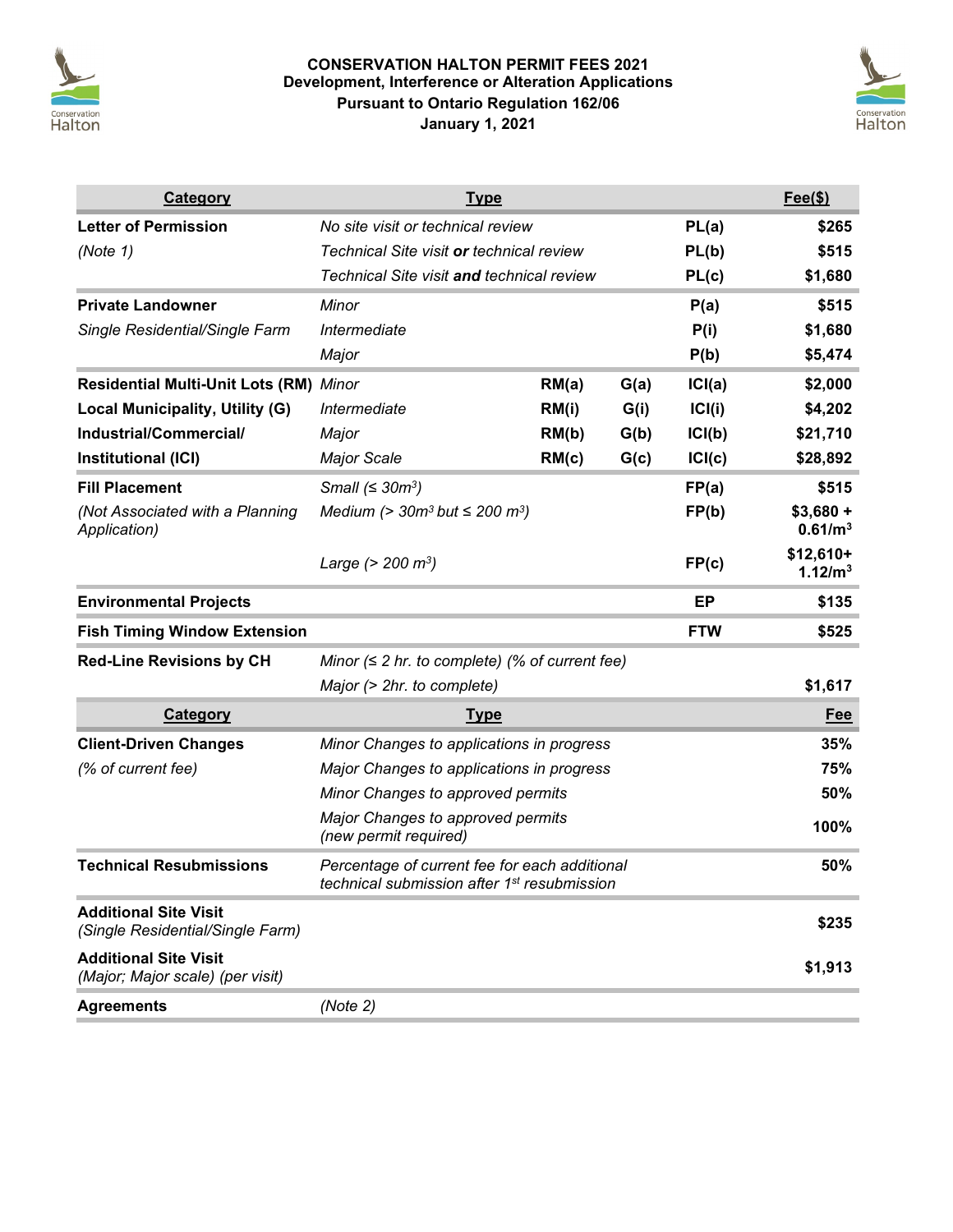

### **CONSERVATION HALTON PERMIT FEES 2021 Development, Interference or Alteration Applications Pursuant to Ontario Regulation 162/06 January 1, 2021**



#### **Definitions:**

Minor: works are small; no technical studies are required (e.g., accessory buildings less than 20m<sup>2</sup>; additions less than 50% floor area; on-title agreement not required; generally involving less than 30 m<sup>3</sup> of fill; small works such as pond outlets, maintenance dredging of intermittent watercourse and simple culvert replacement; minor repairs /maintenance of shoreline protection works).

**Intermediate**: works require one technical study or detailed plan; an on-title agreement may be required.

**Major:** works require more than one technical study; an on-title agreement may be required; multi-disciplinary technical review is required

**Major Scale:** works are significant in scale/scope/complexity (e.g., major creek realignments; bridge crossings; significant shoreline protection works); technical studies are required; multi-disciplinary technical review is required.

**Major Changes:** Changes to the nature and extent of the development approved by permit including but not limited to: size, location, footprint, number of dwelling units, use of the building or structure, or grading.

**Environmental Projects:** Land and water stewardship projects for environmental improvement not associated with compensatory or offsetting requirements/arrangements through other approval processes.

**Development:** Development is defined in the *Conservation Authorities Act* to mean:

- the construction, reconstruction, erection or placing of a building or structure of any kind (e.g., all buildings, including accessory non-habitable structure such as gazebos, decks, storage sheds, docks, stairs, retaining walls, etc.),
- any change to a building or structure that would have the effect of altering the use or potential use of the building or structure, increasing the size of the building or structure or increasing the number of dwelling units in the building or structure,
- site grading, or;
- the temporary or permanent placing, dumping or removal of any material, originating on the site or elsewhere

**Alteration:** any works that result in changes to a watercourse, wetland or Great Lakes shoreline**.**

**Interference:** any act or instance which hinders, disrupts, degrades or impedes the natural features or hydrologic and ecologic functions of a wetland or watercourse.

### **General Provisions:**

- All applications must be deemed complete including all technical studies and fees before the submission can be processed.
- Pre-consultation to determine the scale and scope of issues and the technical reports/studies required for the application to be deemed complete is encouraged. The applicant is responsible for undertaking required technical reports/studies. Fees determined through the pre-consultation process, including fees noted in formal checklists, are approximate only and based on the fee schedules in place and information available at the time of pre-consultation. The final fee may change at the time of submission if the technical review requirements have changed due to the availability of new information or if the fee schedule has changed subsequent to the pre-consultation.
- Fees charged are for administration purposes and are non-refundable. Permit applications will be closed if additional information/studies have been requested by Conservation Halton and no submissions have been received from the applicant within one year.
- Conservation Halton reserves the right to charge additional fees, at a rate of \$150.00/hr
- Peer reviews may be required for technical reports, as necessary. The cost of peer review will be charged to the applicant.
- Where an application exceeds one year to process due to other approval processes (e.g., site plan; Niagara Escarpment Development Permit, etc.), it may remain active for a period of two years, if there are no major revisions. Where there are major revisions, a new permit application will be required.
- Except where specifically stated in the fee schedule (e.g., Letter of Permission, Inquiries), permit fees include one site visit. For major or major-scale permits not associated with single residential/single farm applications, the fee includes three site visits. A fee will be charged for additional site visits.
- Permits will be issued for the maximum of two years. Requests for permit issuance beyond the standard two-year time period (up to 5 years) will be considered for large projects such as municipal infrastructure. These permits require approval from the Conservation Halton Board of Directors and will be subject to an additional fee of 50% for each year the permit is valid beyond the standard two-year time period.
- Permit extensions and/or renewals will not be granted. However, applicants may re-apply for re-issuance of a permit for the original approved works in accordance with the most recent technical requirements. An additional fee of 50% of the current fee will be charged for each year the re-issuance of the permit is valid (up to two years). An expired permit is not valid. A new permit is required for any work which extends beyond the expiry date at the current fee rate.
- Permits are issued to current landowners and cannot be transferred to new owners. A change in ownership will require the submission of a new, complete permit application.
- In areas under the jurisdiction of the Niagara Escarpment Commission (NEC), Conservation Halton cannot issue a permit under Ontario 162/06 until a NEC Development Permit or Exemption Letter has been issued.
- Any dispute of fee calculations that cannot be resolved through consultation with Conservation Halton's Associate Director Planning and Regulations, Director of Planning and Watershed Management, and/or CAO's office, can be appealed to the Board of Directors:

#### **Notes**

- **1.** Letters of Permission are issued for certain activities adjacent to wetlands as per Policies 2.39.4 and 2.40.4 in the *Policies and Guidelines for the*  Administration of Ontario Regulation 162/06 and Land Use Planning Policy Document (as amended) or for minor works located within the regulated area but outside of the flood or erosion hazard that are less than 10  $m<sup>2</sup>$  and require a municipal building permit, but no site visit or technical review.
- **2. Restoration Agreements** will be applied where violations can be fully removed from the regulated area. An administration fee based on the current applicable category plus a 100% surcharge will be charged, except for fill removal, where an administration fee equal to the base permit application fee for fill placement will be charged. **Compliance Agreements** will be applied for violations that can meet Conservation Halton policies and regulatory requirements. An administration fee based on the current applicable category fee plus a 100% surcharge will be charged.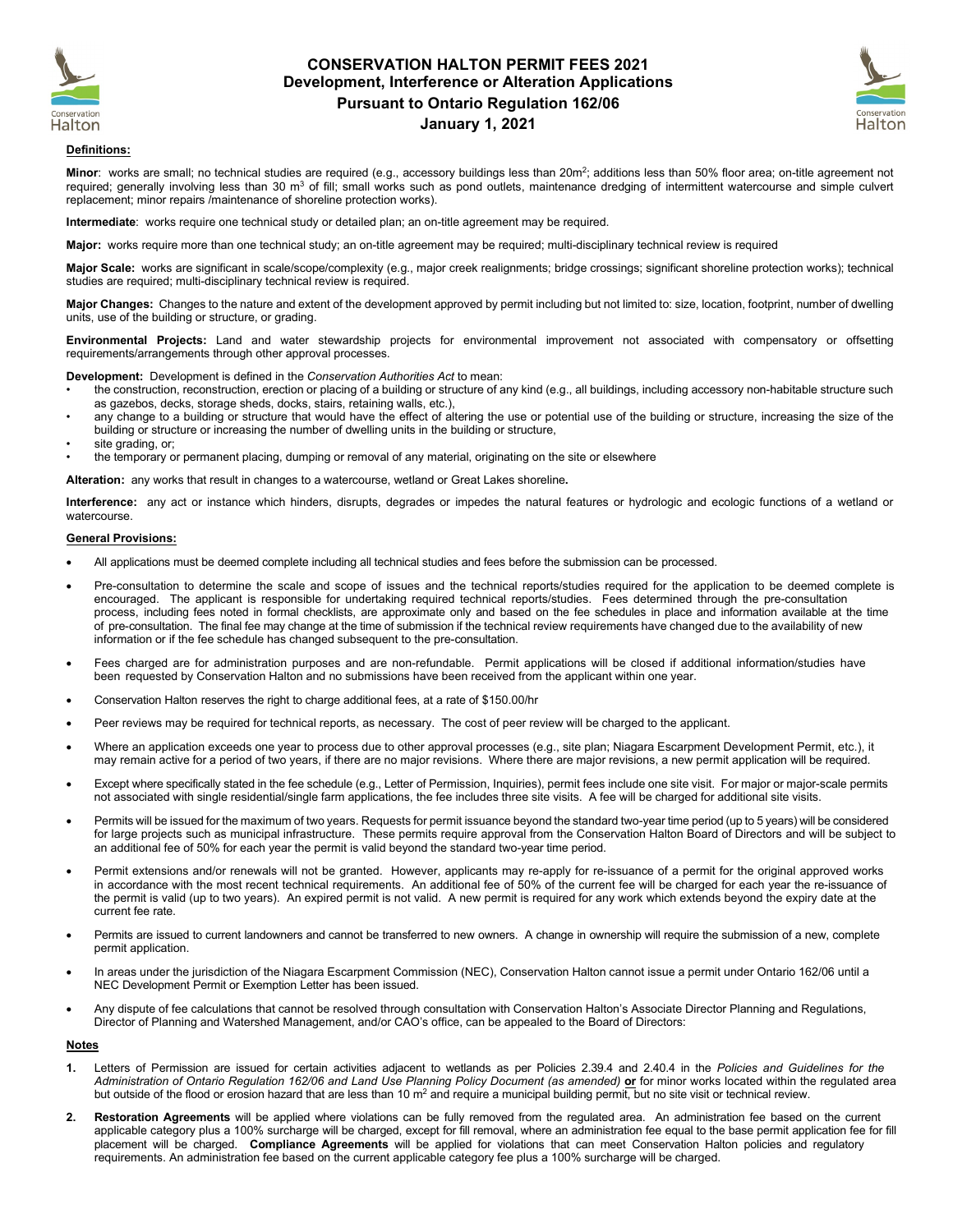

# **CONSERVATION HALTON FEES FOR OTHER SERVICES 2021**

**January 1, 2021**



| <b>CATEGORY</b>                                                                                                                                              |             |            | <b>2021 FEE</b>  |
|--------------------------------------------------------------------------------------------------------------------------------------------------------------|-------------|------------|------------------|
| <b>Fees Not Requiring HST</b>                                                                                                                                |             |            |                  |
| Solicitor, Real Estate, Appraiser Inquiries (Note 1)                                                                                                         |             |            | \$345.00         |
| <b>Clearance/No Objection Letters</b>                                                                                                                        |             |            |                  |
| No Site Visit                                                                                                                                                |             |            | \$135.00         |
| With Site Visit (visual inspection)<br>With Site Visit (staking; field assessment)                                                                           |             |            | \$235.00         |
| With Site Visit & Technical Review (includes review of                                                                                                       |             |            | \$425.00         |
| one report; additional reviews are charged at the rate of<br>\$685.00 per submission)                                                                        |             |            | \$685.00         |
|                                                                                                                                                              |             |            |                  |
| <b>Pre-Application Requests</b><br>(no permit or planning application has been submitted)<br>(Private Landowner Single Residential, Single Farm)<br>(Note 2) |             |            |                  |
| With Site Visit (visual inspection)                                                                                                                          |             |            | \$235.00         |
| With Site Visit (staking; field assessment) (per visit)                                                                                                      |             |            | \$425.00         |
| With One Technical Review                                                                                                                                    |             |            | \$685.00         |
|                                                                                                                                                              |             |            |                  |
| <b>Pre-Application Requests</b><br>(no permit or planning application has been submitted)<br>(Other) (Note 2)                                                |             |            |                  |
| With Site Visit (visual inspection) (per visit/per staff<br>person)                                                                                          |             |            | \$235.00         |
| With Site Visit (staking; field assessment) (per visit/per<br>staff person)                                                                                  |             |            | \$425.00         |
| With One Technical Review                                                                                                                                    |             |            | \$1915.00        |
|                                                                                                                                                              |             |            |                  |
| <b>Fees Requiring HST</b>                                                                                                                                    | <b>FEE</b>  | <b>HST</b> | <b>TOTAL FEE</b> |
| Hard Copy Maps (per property)                                                                                                                                | \$17.70     | \$2.30     | \$20.00          |
| Photocopies (per sheet up to 11" x17")                                                                                                                       | \$0.88      | \$0.12     | \$1.00           |
| Technical Review - EIR/FSS/SIS (or equivalent)                                                                                                               |             |            |                  |
| Base Fee $( \leq 25ha )$                                                                                                                                     | \$10,723.89 | \$1,394.11 | \$12,118.00      |
| Base Fee (> 25ha but $\leq$ 50ha)                                                                                                                            | \$21,453.10 | \$2,788.90 | \$24,242.00      |
| Base Fee (> 50ha)                                                                                                                                            | \$32,176.73 | \$4,184.27 | \$36,371.00      |
| Per gross hectare (Note 3)                                                                                                                                   | \$442.48    | \$57.52    | \$500.00         |
| <b>Terms of Reference Technical Review</b>                                                                                                                   | \$1,566.37  | \$203.63   | \$1,770.00       |
|                                                                                                                                                              |             |            |                  |
| EA Review (Notes 4 & 5)                                                                                                                                      |             |            |                  |
| Master Plan                                                                                                                                                  | \$13,585.40 | \$1,798.60 | \$15,634.00      |
|                                                                                                                                                              |             |            | \$15,364.00      |
| Individual EA                                                                                                                                                | \$13,596.46 | \$1,767.54 |                  |
| Schedule A or A+                                                                                                                                             |             |            |                  |
| Schedule B (or equivalent)                                                                                                                                   | \$5,665.49  | \$736.51   | \$6,402.00       |
| Schedule C (or equivalent)                                                                                                                                   | \$9,063.72  | \$1,178.28 | \$10,242.00      |
| EA Addendum Reports                                                                                                                                          | \$2,392.92  | \$311.08   | \$2,704.00       |
|                                                                                                                                                              |             |            |                  |
| Niagara Escarpment Plan Amendments (Applicant<br>Driven)                                                                                                     | \$16,812.39 | \$2,185.61 | \$18,998.00      |

**HST # 10746 2483 RT001**